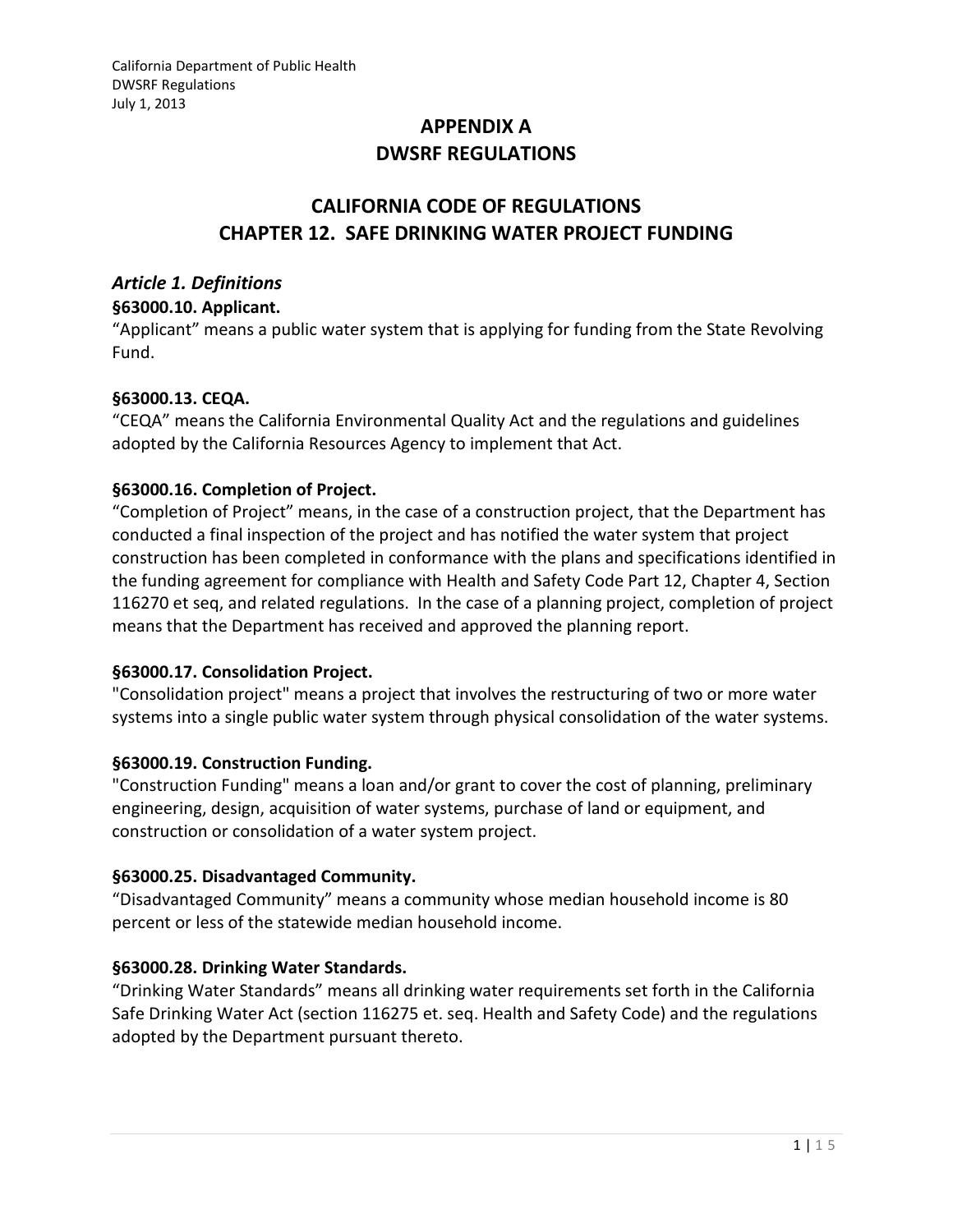### **§63000.31. Eligible Project Cost.**

"Eligible Project Cost" means those costs of a proposed project that are deemed by the Department to comply with the eligibility criteria set forth in section 63010.

### **§63000.34. Federal Cross-Cutters.**

"Federal Cross-cutters" means those federal laws, regulations, policies and executive orders listed in Appendix VII of the USEPA program guidelines.

### **§63000.35. Federal Funding Allocation.**

"Federal Funding Allocation means the capitalization grant awarded by the USEPA to the Department from a specific federal fiscal year allocation.

### **§63000.40. Funding Application.**

"Funding Application" means the appropriate application form to be submitted by an applicant for State Revolving Fund funding. The application forms are: Application Cover Sheet [DHS 8595 (5/99)], Application for Construction Funds [DHS 8585 (4/01)]; Application for Short Term Planning Loans [DHS 8586 (1/99)]; Application for Source Water Protection Funds [DHS 8588 (2/00)]; and Application for Refinancing [DHS 8587 (1/99)], which are all incorporated by reference.

### **§63000.43. Funding Agreement.**

"Funding Agreement" means the document that is signed by the funding recipient and the Department, that consummates the loan and/or grant.

# **§63000.46. Funding Agreement Execution.**

"Funding Agreement Execution" means that the funding agreement has been signed by both the funding recipient and the Department.

# **§63000.47. Funding Recipient.**

"Funding recipient" means the public water system that enters into a funding agreement with the State and receives funding from the Safe Drinking Water State Revolving Fund.

# **§63000.48. Intended Use Plan.**

"Intended Use Plan" means the document prepared by the Department, which identifies the management and utilization of the State Revolving Fund and describes how those uses support the goals of the program.

# **§63000.49. Local Match Project.**

"Local Match Project" means a project whereby the local public agency provides 20 percent of the total eligible cost of the project to the Department to cover the State's matching share of the federal dollars.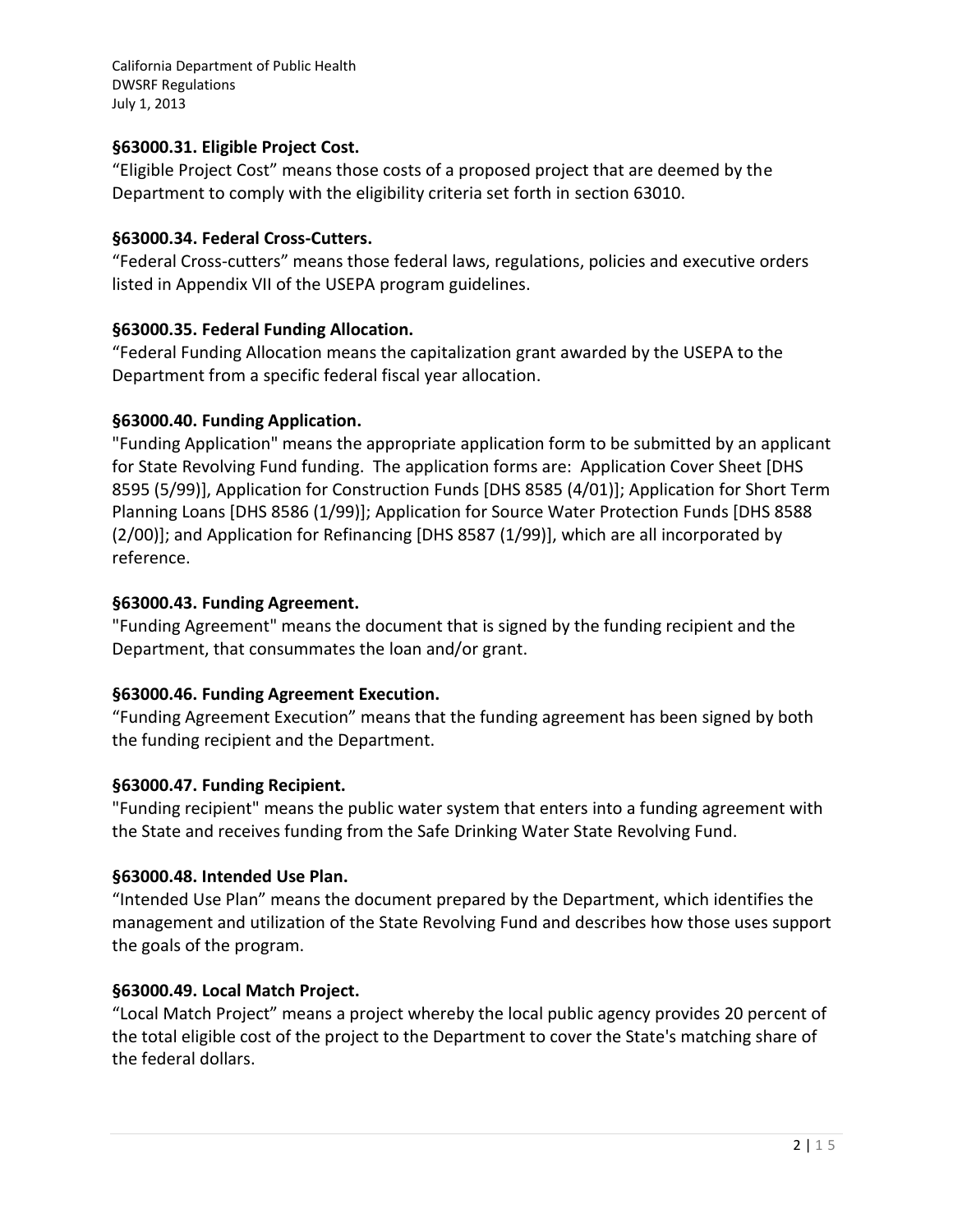### **§63000.62. Median Household Income.**

"Median Household Income" means the household income that represents the median value for the service area of a public water system.

### **§63000.65. NEPA.**

"NEPA" means the National Environmental Policy Act (42 U.S.C. 4331 et seq.) or a NEPA equivalent or NEPA- Like process approved by the USEPA for the drinking water revolving fund loan program.

# **§63000.66. Non-profit or Not-for-profit.**

"Non-profit" or "not-for-profit" means an entity that is exempt from taxes under United States Internal Revenue Code Section 501(c), 26 U.S.C. 501(c).

# **§63000.67. Notice of Acceptance of Application.**

"Notice of Acceptance of Application" means a notice sent to the applicant that (1) identifies the portions and costs of the project that have been determined to be eligible for State Revolving Fund funding; (2) explains the terms and conditions that will govern the loan or grant for the project; and (3) sets forth the conditions and schedules that must be met before a funding agreement will be executed.

# **§63000.68. Planning Funding.**

"Planning Funding" means a loan and/or grant to cover the cost of studies, planning, and preliminary engineering for a project.

# **§63000.70. Possible contaminating activity (PCA).**

"Possible contaminating activity (PCA)" means a human activity that is an actual or potential origin of contamination for a drinking water source and includes sources of both microbiological and chemical contaminants that could have adverse effects upon human health.

# **§63000.71. Project.**

"Project" means all planning, engineering, construction, and construction related activities undertaken to solve the specific water system problem for which the project was ranked on the project priority list.

# **§63000.74. Project Priority List.**

"Project Priority List" means the list of projects for which public water systems have requested funding and that have been ranked in priority order in accordance with section 116760.70 of the Health and Safety Code.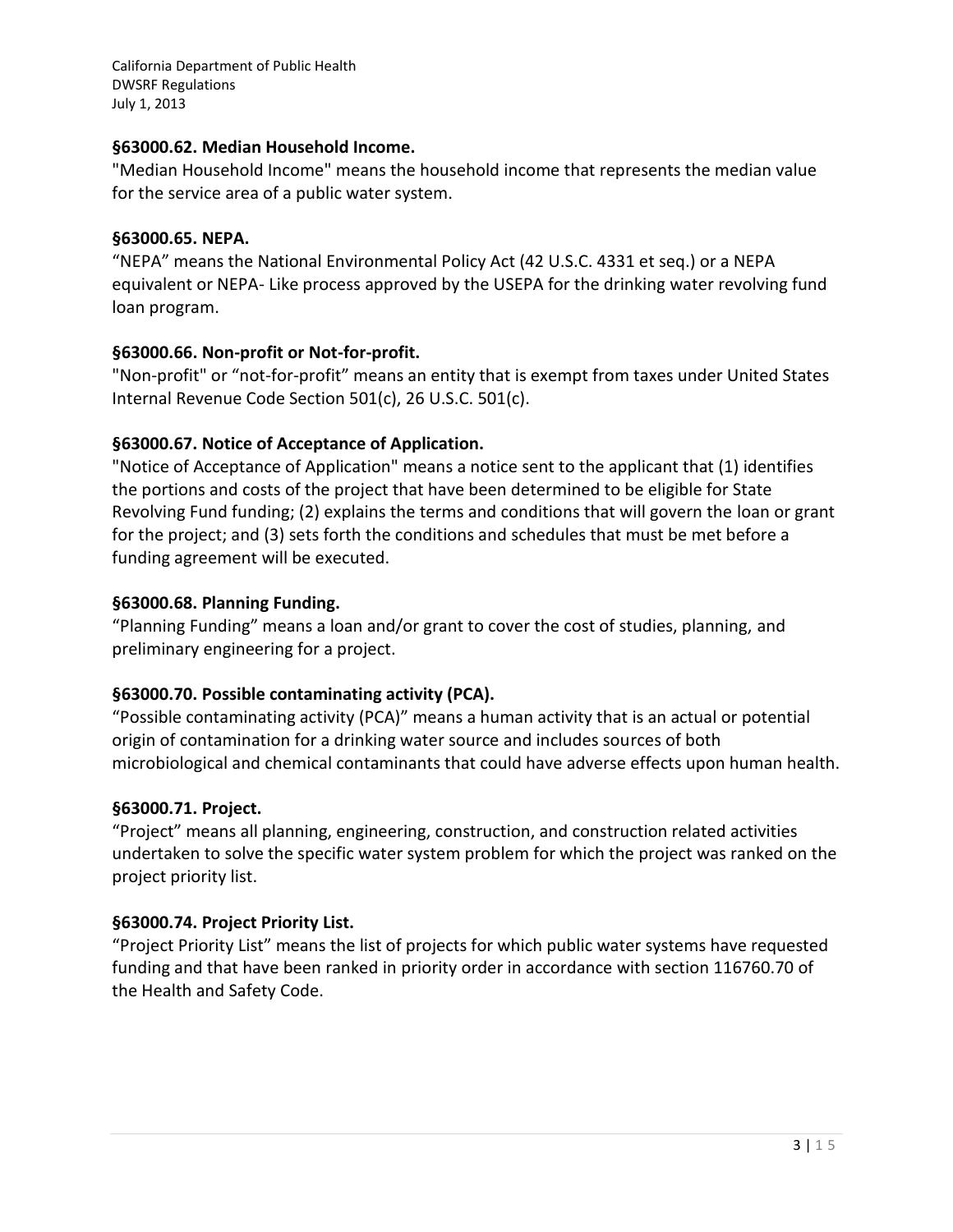### **§63000.77. Project Primarily to Serve Future Growth.**

"Project Primarily to Serve Future Growth" means a project, or project component, that has a design capacity that is more than two times the design capacity needed to serve the existing water demand at maximum day demand, as defined in Section 64551.30, of Chapter 16 of this Title**,** plus the design capacity needed to meet fire flow requirements of the local fire authority.

### **§63000.80. Refinancing Loan.**

"Refinancing Loan" means a loan to refinance the remaining balance of an existing indebtedness incurred for construction of an otherwise eligible project where the construction of such project commenced after July 1, 1993.

### **§63000.81. Restructured Water System.**

"Restructured water system" means the single public water system that results from the consolidation of two or more water systems.

### **§63000.83. Service Area.**

"Service Area" means all of the geographical area that is currently served drinking water by a public water system.

### **§63000.84. Source Water Assessment.**

"Source water assessment" means an evaluation of a drinking water source that includes delineation of the boundaries of the source area, identification of PCAs within the delineated area, a determination of the PCAs to which the source is most vulnerable, and a summary of the vulnerability of the source to contamination.

# **§63000.85. Source Water Protection (SWP).**

"Source water protection (SWP)" means the process of managing the activities within a delineated source area to prevent drinking water source contamination.

# **§63000.86. Source Water Protection Program.**

"Source water protection program", also known as a wellhead protection program or a watershed management program, means a comprehensive program developed to protect a water source used as a drinking water supply and includes activities such as organizing a community taskforce to develop and carry out the protection program, educating the community on source protection, conducting a source water assessment to determine the PCAs to which the source is most vulnerable, identifying management measures for the PCAs posing the highest risk, developing a strategy for implementing those measures, considering protection principles when siting any new sources, and identifying alternative sources of supply for emergencies.

# **§63000.87. Source Water Protection (SWP) Loan.**

"Source Water Protection (SWP) loan" means a loan to cover the cost of a Source Water Protection Project.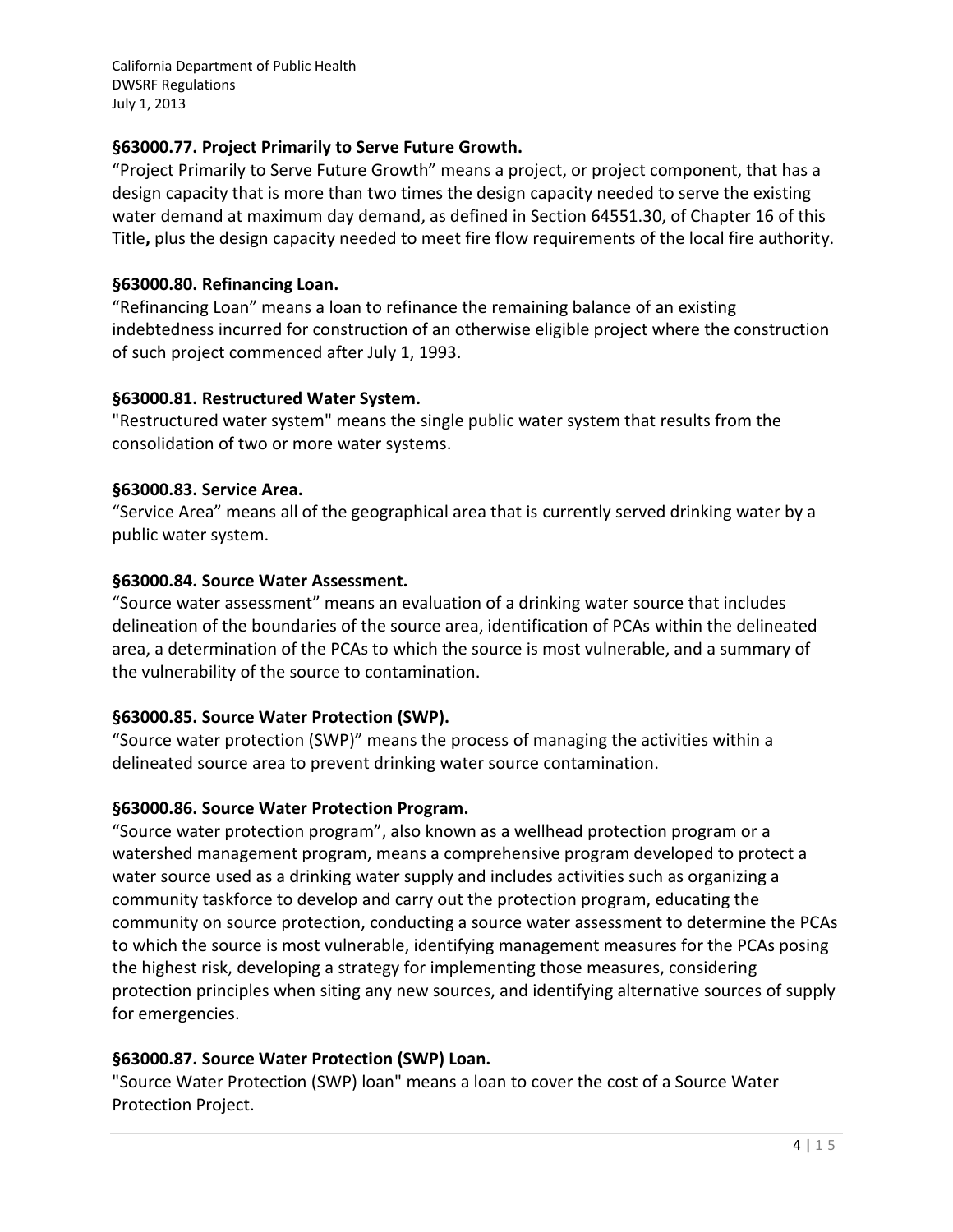#### **§63000.88. SWP loan applicant.**

"SWP loan applicant" means a public water system that is applying for a SWP loan from the State Revolving Fund.

#### **§63000.89. State Revolving Fund.**

"State Revolving Fund" means the Safe Drinking Water State Revolving Fund created pursuant to section 116760.30 of the Health and Safety Code.

#### **§63000.90. Target Consumer Rate.**

"Target Consumer Rate" means an amount equal to 1 1/2 percent of the median household income for water systems where the median household income is equal to or less than the statewide median household income or 2 percent of the median household income for water systems where the median household income is greater than the statewide median household income.

#### **§63000.92. USEPA.**

"USEPA" means the United States Environmental Protection Agency.

#### **§63000.95. USEPA Program Guidelines.**

"USEPA Program Guidelines" means the Drinking Water State Revolving Fund Program Guidelines (EPA 816-R-97-005, February 28, 1997) adopted by the USEPA.

### **Article 2. Financing Criteria**

### **§63010. Project Eligibility.**

(a) In order to be eligible for funding, an applicant shall have the authority to enter into a debt contract with the State.

(b) In order to be eligible for funding that is not a SWP loan, an applicant shall be either a community water system or a non-profit non-community water system.

(1) Only those project costs that are directly associated with the planning, design, and construction of a project shall be eligible for funding.

(2) The following project costs, that would otherwise be eligible pursuant to paragraph (1), shall be ineligible for funding:

(A) Land acquisition except for land or land access that is integral to the construction of source, treatment or distribution facilities.

(B) Ongoing operation and maintenance costs.

(C) Any project facilities that are primarily to serve future growth.

(D) Dams or rehabilitation of dams and any raw water storage facilities.

(E) Water rights except water rights acquired through consolidation with another water system.

(F) Laboratories except those necessary for operation of a treatment facility.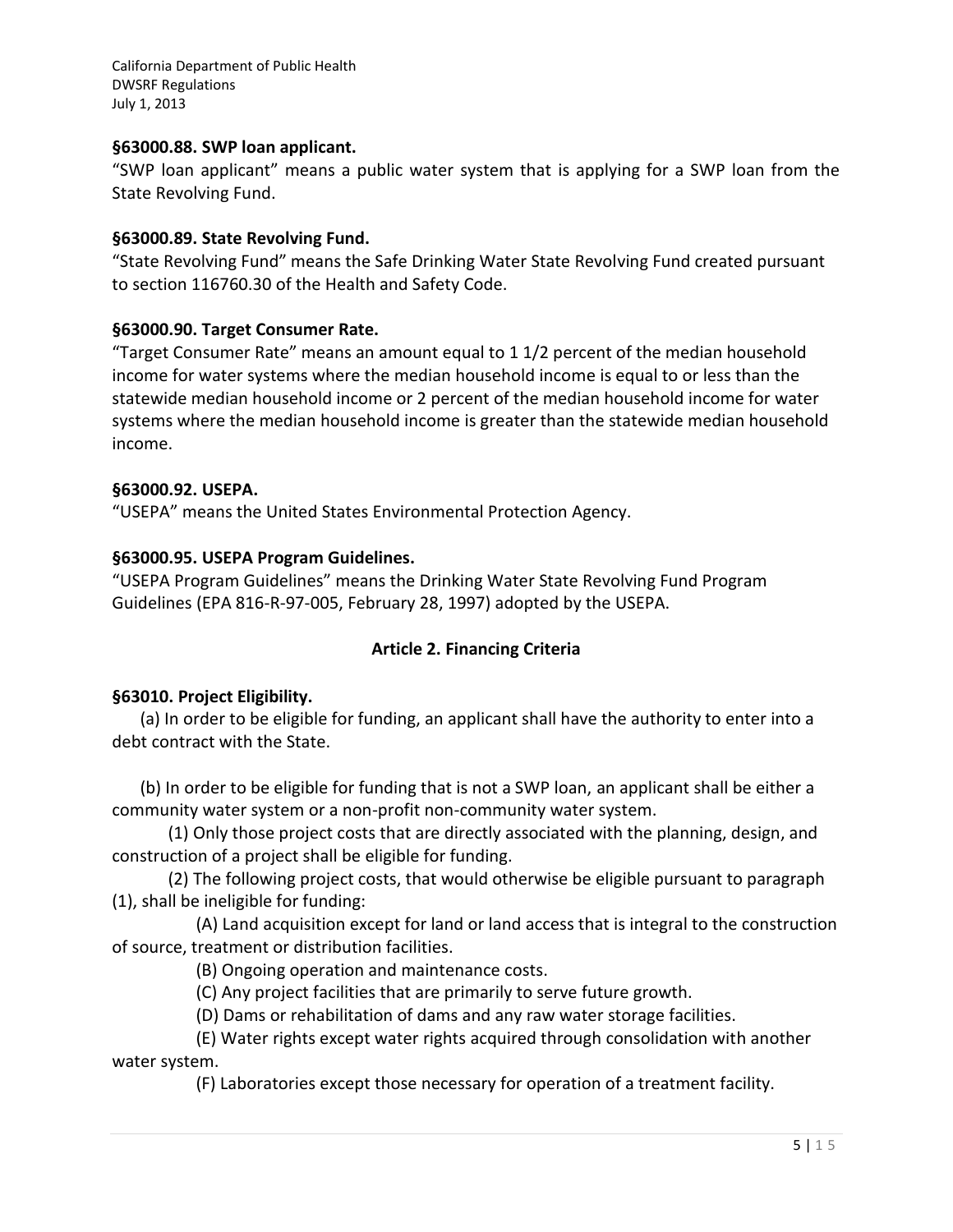(c) In order to be eligible for a SWP loan, an applicant shall be a community water system except that both a community and non-profit non-community water system shall be eligible for a SWP loan for land or easement acquisition.

(1) SWP project costs that shall be eligible for a SWP loan include only those associated with source water protection measures such as destruction of abandoned wells, hazardous waste collection programs, upgrade or abatement of septic systems, public education, water quality monitoring at critical points in protection areas, fencing out cattle and other animals from intakes, tributaries or reservoir boundaries, restricting public access to critical areas in protection areas, evaluations of agricultural practices and education on best management practices, installation of signs at boundaries of zones or protection areas, and structures to divert contaminated runoff from the source.

(2) SWP project costs shall be ineligible for SWP funding if the project is eligible for funding through the following:

(A) The federal Comprehensive Environmental Response Compensation and Liability Act of 1980 (Superfund) as amended by the Superfund Amendments and Reauthorization Act of 1986; or

(B) Programs established under the Hazardous Substance Account Act (Health and Safety Code, Chapter 6.8, Section 25300 et seq); or

(C) The Underground Storage Tank Cleanup Fund created pursuant to Health and Safety Code section 25299.50.

(d) Costs arising from construction change orders that occur after funding agreement execution shall be ineligible for funding except for the following:

(1) A change in the executed funding agreement amount based on the final accepted construction bid as provided in section 63052(b).

(2) Change orders that are a result of changes in drinking water standards.

(3) Change orders requested by the Department.

# **§63011. Planning Funding.**

(a) Planning funding shall be used only to finance planning, studies, environmental review and documentation, water rate studies, and engineering costs for an eligible project. Except as provided by statute, planning funds shall not be used for equipment purchase, unless equipment is an integral component of the project; or for construction costs, except for construction costs associated with pilot testing or test hole or test well activities carried out as an integral part of a planning project.

(b) Planning funding shall be limited to a maximum amount of \$500,000 per project, as loan, grant, or combined loan and grant.

(c) Projects funded by planning funding shall be completed and a planning report submitted to the Department within the time period allowed pursuant to requirements and conditions set forth in the funding agreement, but in no event later than 36 months from funding agreement execution.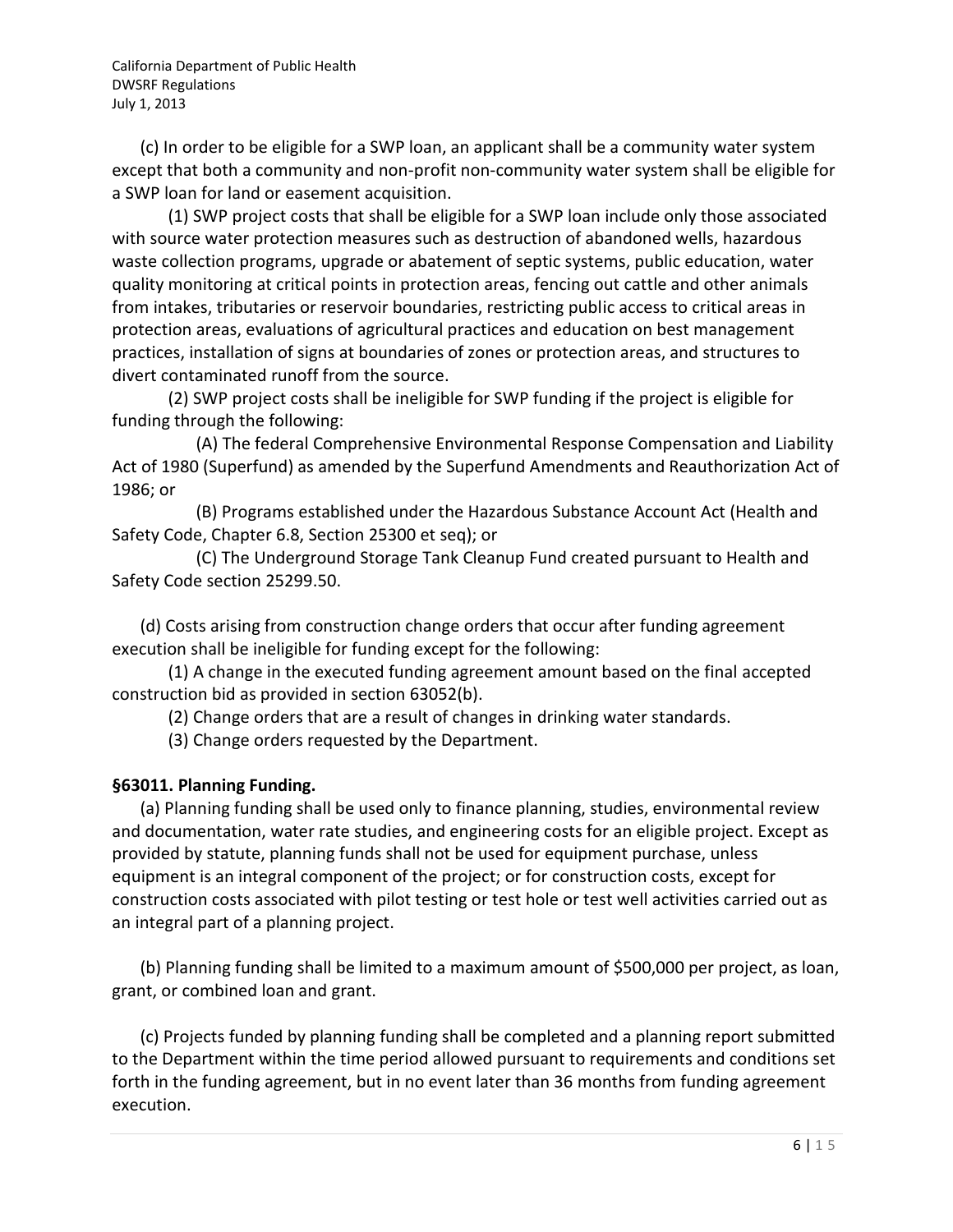(d) When contracting for architectural, landscape architectural, professional engineering, environmental, land surveying, and project management services for any part of a project for which grant funding is awarded, the applicant shall implement procedures that assure the services are engaged on the basis of demonstrated competence and qualifications for the types of services to be performed, and at reasonable prices.

### **§63012. Construction Funding.**

(a) Except as provided in subsection (d), construction funding shall be limited to a maximum amount of \$20,000,000 per project.

(b) Except as provided in subsection (d), a public water system shall not be awarded more than an aggregate amount of \$30,000,000 in construction funding and refinancing loans from a federal funding allocation.

(c) The funding limitations established by this section shall not apply during the month preceding the federal deadline for obligation of funds to applicants from a federal funding allocation.

(d) Subject to the availability of funds and the applicant's ability to repay a loan, an applicant may be awarded up to the full cost of a project in the form of a loan bearing interest at the rate established pursuant to Health and Safety Code, section 116761.65(a).

# **§63013. Refinancing Loans.**

(a) Refinancing loan funds shall only be used to refinance the remaining balance of an existing indebtedness incurred by the construction of an eligible project ranked in a category A through G on the Project Priority List.

(b) An applicant for a refinancing loan shall be a public agency.

(c) Refinancing loans shall be limited to a maximum amount of \$20,000,000 per project and an aggregate total of \$30,000,000 per water system from a federal funding allocation.

(d) Refinancing loans shall only be made when all eligible projects ranked in a category A through G on the Project Priority List have been funded or by-passed.

# **§63014. Local Match Projects.**

(a) Local match projects shall be considered to be the same as construction projects and shall be subject to the same conditions and limitations.

(b) An applicant for a local match project shall be a community water system owned by a public agency.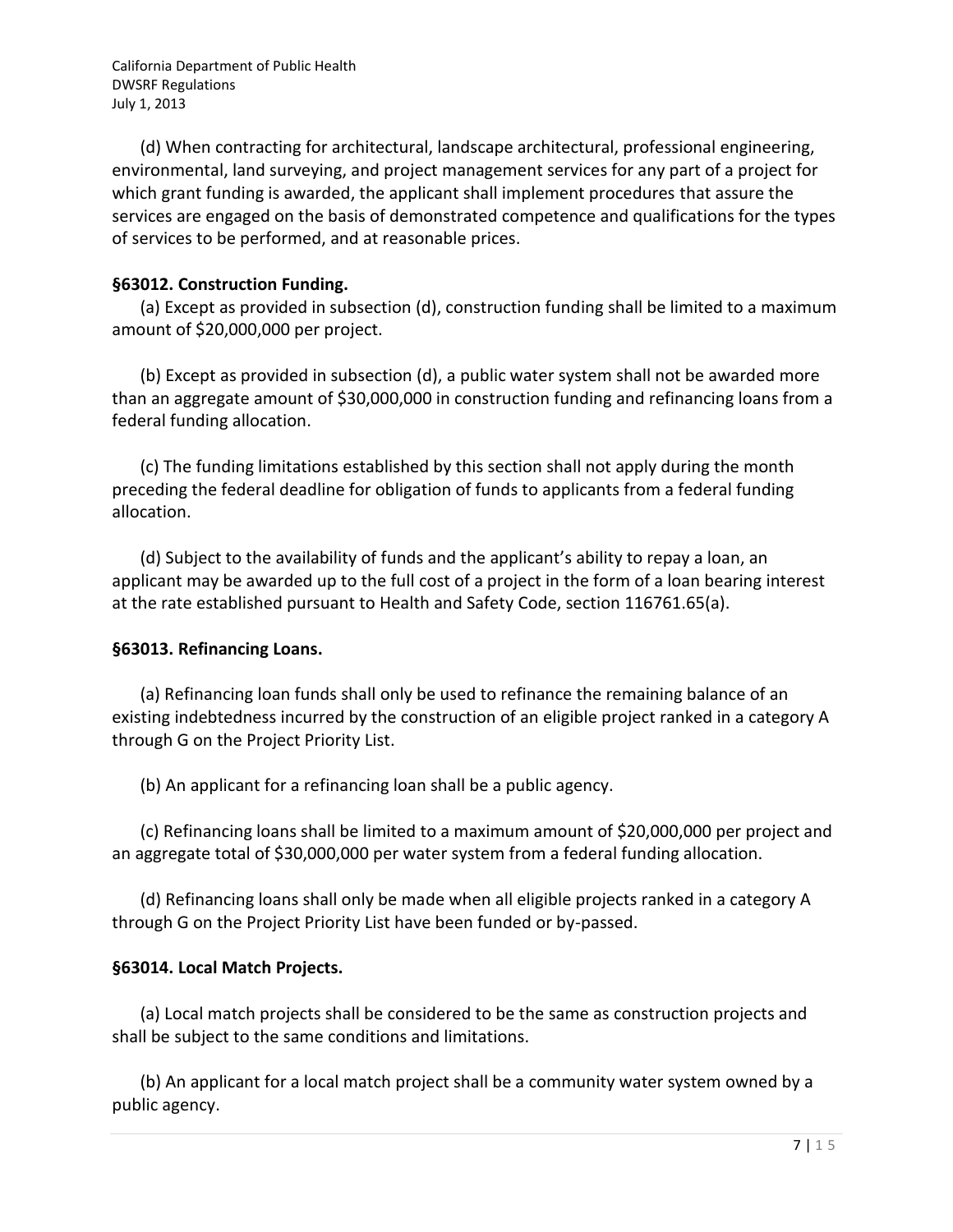(c) Only projects that exceed \$5,000,000 in eligible project costs shall be eligible for local matching.

### **§63015. SWP Loans.**

(a) SWP loan funds shall be used only for planning, preliminary engineering, detailed design, construction, education, land acquisition, conservation easements, equipment purchase, and implementing the elements of a source water protection program.

(b) SWP loans shall be limited to a maximum amount of \$2,000,000 per project per year.

(c) A SWP loan applicant shall not be awarded more than an aggregate amount of \$3,000,000 in SWP loans in any fiscal year.

(d) A planning project funded by a SWP loan shall be completed and a planning report submitted to the Department within 18 months from funding agreement execution.

### **Article 3. Disadvantaged Communities**

### **§63020. Grant Eligibility.**

(a) An applicant, determined eligible for funding under this chapter, may be eligible for grant funding only if:

(1) It is a community water system or a nontransient noncommunity water system, as defined in Health and Safety Code section 116275 as it may be amended from time to time;

(2) It is owned by a public agency or a not-for-profit water company; and

(3) Its service area is a disadvantaged community or severely disadvantaged community.

(b) In the case of a consolidation project, the grant eligibility requirement of subsection (a)(3) shall be based on evaluation of the service area "median household income" of each participating applicant.

# **§63021. Grant Limitations.**

(a) Except as provided in subsection (d), the maximum amount of grant funding to be awarded to a project shall be limited to the following percentages according to the classification of the project using the most recent Project Priority List adopted pursuant to Health and Safety Code section 116760.70:

(1) 80% of the eligible project cost if the project is in Project Priority List categories A through G;

(2) 65% of the eligible project cost if the project is in Project Priority List categories H through L; or

(3) 50% of the eligible project cost if the project is in Project Priority List categories M through O.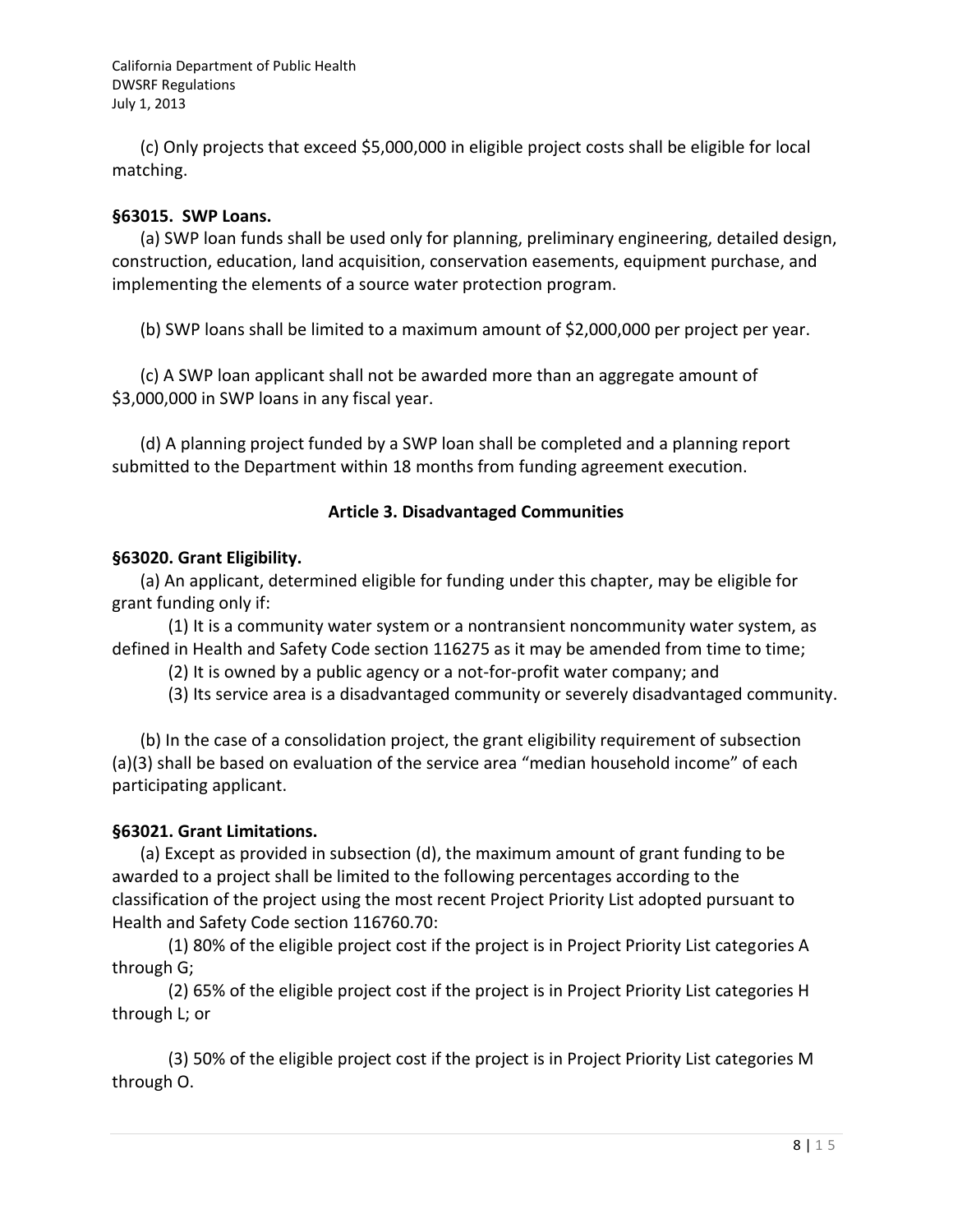(b) The maximum amount of grant funding that one water system may receive for a project shall not exceed the limitations set forth in Health and Safety Code 116761.23.

(c) The total amount of grant funding awarded to an eligible public water system whose service area is a disadvantaged community, for a project, shall be limited to the amount of funding needed so that the projected average residential water rate, which would result from a loan from the State Revolving Fund, will not exceed the target consumer rate. This subsection (c) does not establish a limitation on the total amount of loan funding that can be awarded to a disadvantaged community.

(d) Notwithstanding the limitations of subsections (a) and (c), an eligible public water system, whose service area is a severely disadvantaged community, may be awarded a grant up to 100 percent of the eligible project cost. A grant, regardless of dollar amount, awarded pursuant to this subsection is subject to the following:

(1) If the project is funded with planning funding, the public water system shall:

(A) no later than the date of completion of the planning project, complete a water rates study for the operation and maintenance of the public water system, including a proposed construction funding project, for a term of at least twenty (20) years; and

(B) increase its rates in accordance with the study in subparagraph (A).

(2) If the project is funded with construction funding, the public water system shall:

(A) prior to execution of the grant funding agreement, complete a water rates study for the operation and maintenance of the public water system, including the project, for a term of at least twenty (20) years; and

(B) increase its rates in accordance with the study in subparagraph (A).

(e) For consolidation projects, the grant limitations set forth in this section shall be applied to each participating applicant's eligible share of the total project cost of the consolidation project, and the total grant amount awarded for the entire consolidation project shall be limited to the total grant eligibilities of the individual participating applicants.

(f) For consolidation projects, the rate study and rate increase requirements of subsection (d) shall be completed for the project's proposed restructured water system.

# **Article 4. Application Process**

# **§63025. Funding Application.**

(a) All funding applications shall be submitted by public water systems only after a water system has received a written invitation from the Department to do so.

(b) Upon receipt of a written invitation from the Department to submit a funding application, an applicant shall indicate their intention to submit the application within the deadline set forth in the letter by signing a statement of intent. The statement of intent shall be received by the Department prior to close of business on the day indicated in the invitation.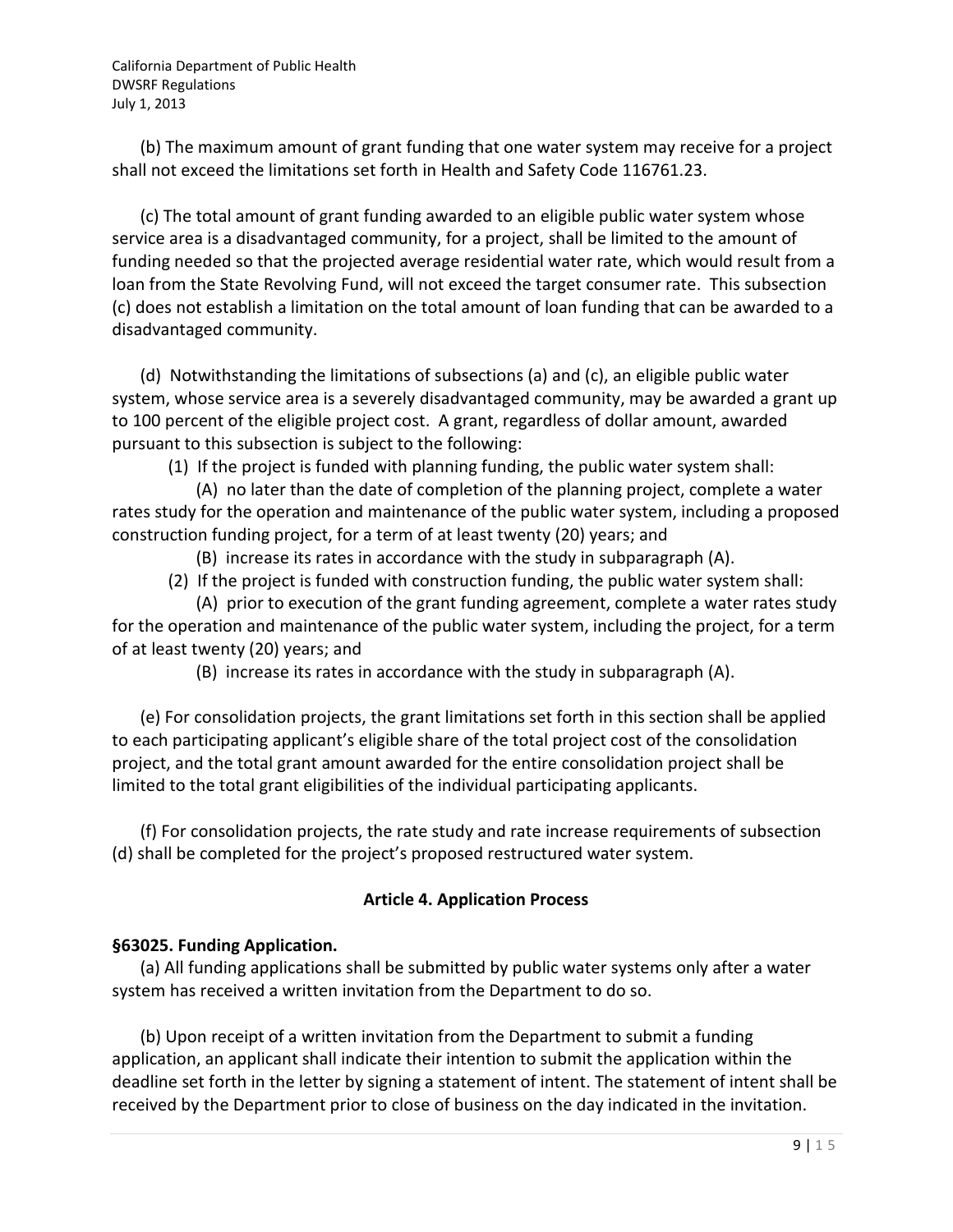(c) In order to be assured of receiving funding consideration from a specific federal funding allocation, a completed funding application shall be submitted to the Department by close of business on the date set forth in the letter of invitation.

(d) A funding application shall not be accepted for processing unless the funding application form is completed and the additional information specified in sections 63026, 63027, and 63028 is submitted.

(1) For SWP loan applications, the information in Sections 63026(d), 63026(e), 63027, and 63028(a).

(2) For all other funding applications, the information in Sections 63026, 63027, and 63028.

### **§63026. Technical Information.**

(a) Each funding application for construction funding or a refinancing loan shall contain the following information:

(1) A map showing the current service area of the water system.

(2) A map or drawing showing the location of all existing water sources, pumping facilities, treatment facilities, storage tanks or reservoirs, water transmission mains, and water main pressure zones.

(3) A schedule for full compliance with CEQA and NEPA.

(b) Each applicant for construction funding shall prepare and submit with the funding application, an engineering report addressing all of the following elements:

(1) An identification and evaluation of alternative solutions to the problem. The evaluation shall compare estimated project costs, relative effectiveness in solving the problem, and environmental impacts of each alternative.

(2) An evaluation, including costs and feasibility, of possible physical consolidation with other water systems.

(3) A description of the selected or proposed alternative.

(4) A conceptual or preliminary engineering design, including the design capacity of project components, and a schematic layout of the proposed project. All assumptions, criteria, and calculations used for the preliminary design shall be shown.

(5) An analysis and estimation of the anticipated useful life of components of the proposed project.

(6) A preliminary analysis of projected growth anticipated to occur within the service area within the next ten years, the resultant projected water demand, and the amount of growth or water demand to be included in the project.

(7) A proposed design and construction schedule.

(8) A cost estimate breakdown of the proposed project.

(9) In the case of a consolidation project, each funding application also shall include identification of the single public water system that would result from completion of the consolidation project.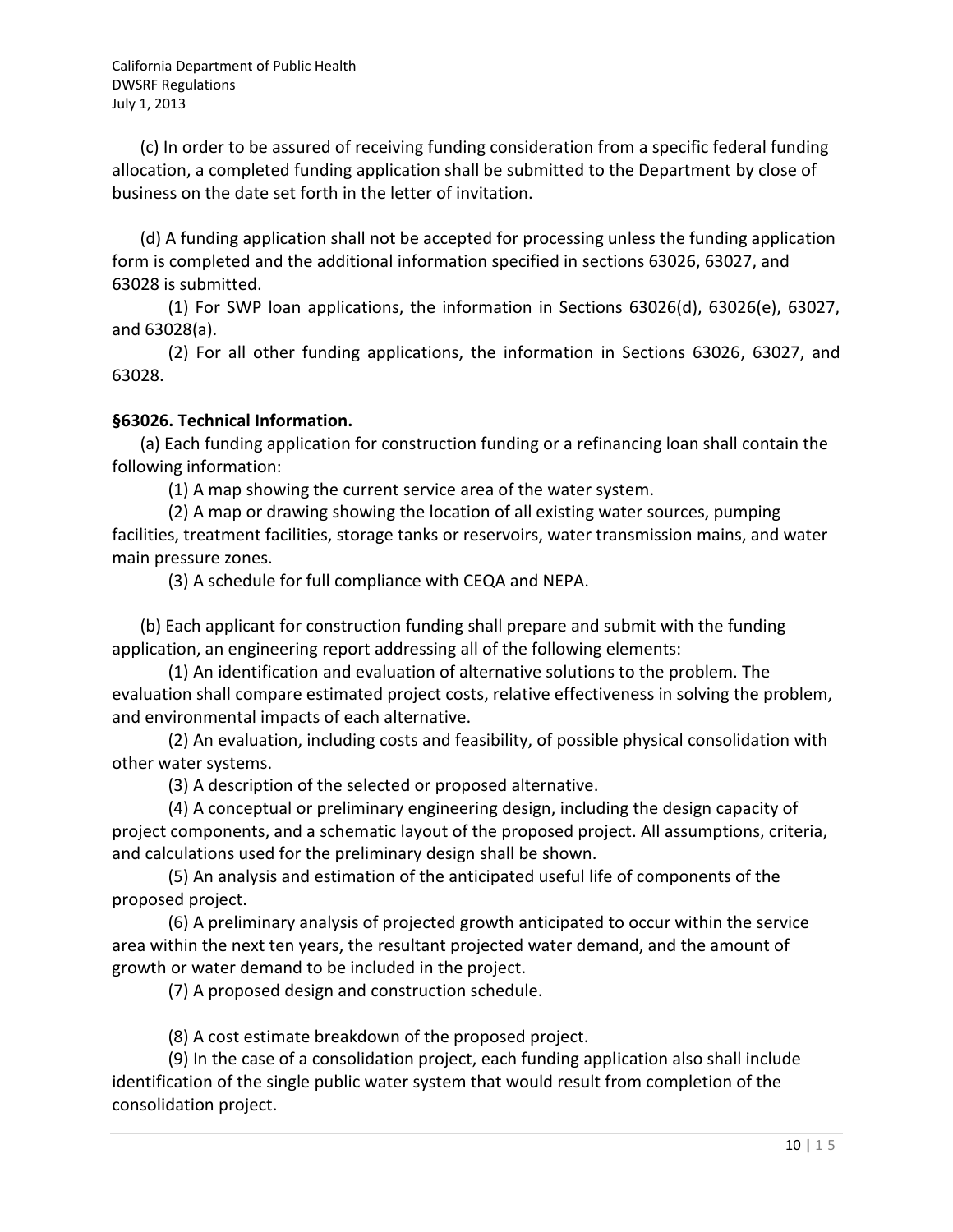(c) Each funding application for a refinancing loan shall include all of the following:

(1) A description and estimated costs of all alternative solutions to the problem that were considered prior to construction of the selected project.

(2) A layout or schematic drawing showing the location and relationship of all project facilities including the newly constructed portions.

(3) A description of the facilities that were constructed and for which refinancing is being requested including an estimate of their useful life.

(4) The design capacities of project components and the design parameters and engineering calculations used in the sizing and design of the project components.

(5) An analysis and estimation of the water demand within the service area at the time of start of construction of the project and a projection of anticipated growth and water demand for a ten-year period commencing from the time of start of construction.

(6) A cost breakdown of the constructed project.

(7) As-built plans for all of the construction facilities that are to be covered by the refinancing loan.

(8) The final plans and specifications used to solicit and select the construction bid.

(9) Information that demonstrates that the applicant has complied with all applicable federal cross-cutters.

(d) Each SWP loan applicant shall submit the following:

(1) A completed source water assessment for each drinking water source addressed by the proposed project.

(2) A list of the types of contaminants that the proposed project is intended to address and the associated PCAs.

(3) A description of the dimensions and location of the area or zone in which the associated PCAs are located.

(4) A map showing water system facilities, intake or well location, and source protection areas and/or zones.

(5) A description of the local community taskforce addressing source water protection (if one exists). The description shall include a list of the participants and their affiliations, and the methods used to establish the membership in the taskforce.

(6) A schedule for full compliance with CEQA and NEPA.

(e) Each SWP loan applicant shall prepare and submit an engineering report with the loan application that addresses all of the following:

(1) Descriptions and estimated costs of all alternative solutions to the problem that were considered prior to selection of the proposed project.

(2) A description of the proposed project.

(3) A conceptual or preliminary engineering design and schematic layout of the proposed project, if applicable. All assumptions, criteria, and calculations used shall be shown.

(4) An analysis and estimation of the anticipated useful life of the components of the proposed project, if applicable.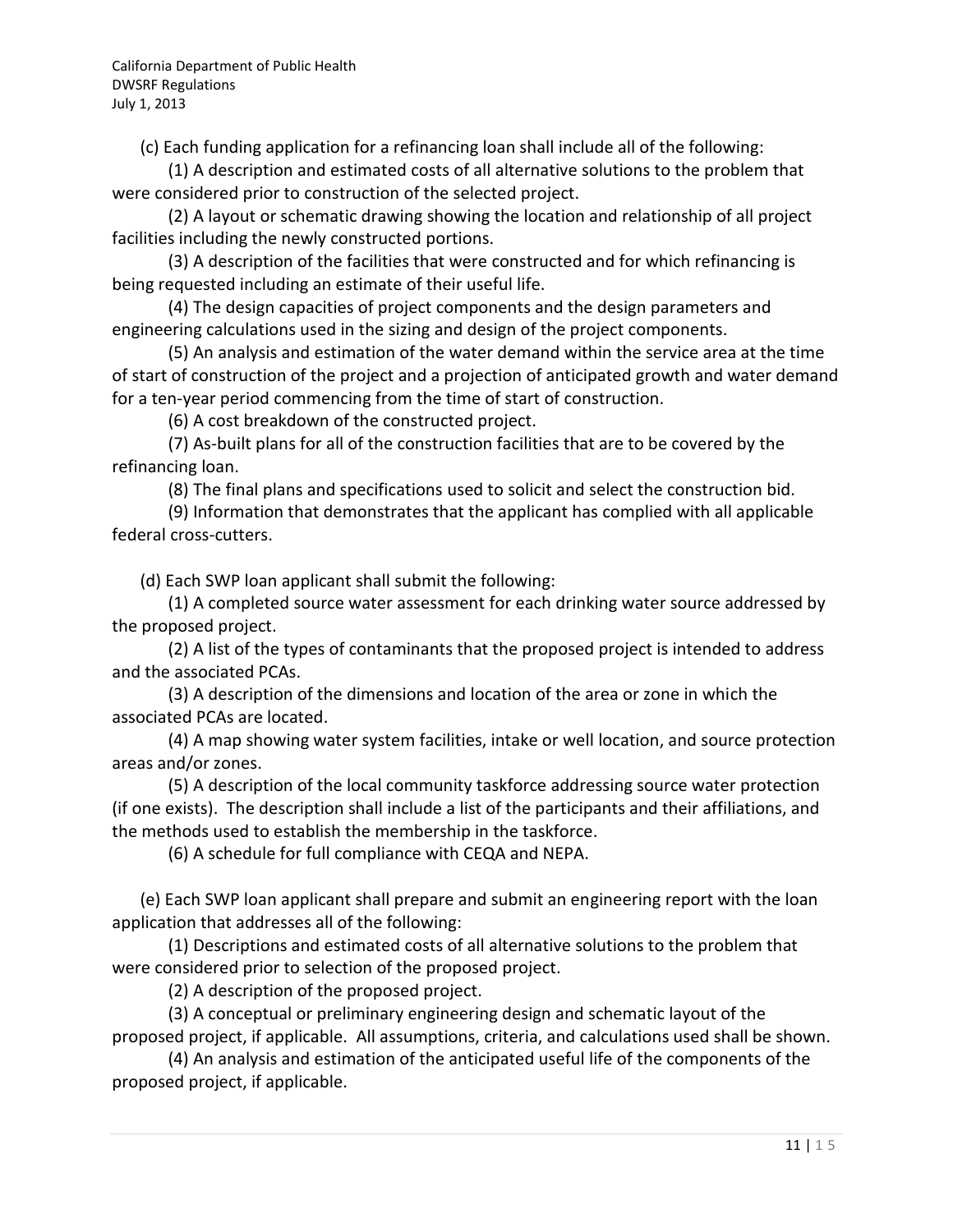- (5) A proposed schedule for carrying out the project.
- (6) A cost estimate breakdown of the proposed project.

### **§63027. Managerial Information.**

Each funding application shall contain the following:

(a) Copies of any leases, easements, or other documentation for land, water sources, treatment, pumping, storage, or distribution facilities used in the operation of the water system that are not owned by the water system.

(b) A written statement certifying that the applicant, or in the case of a consolidation project, the restructured water system, is a legal entity and that it has the authority to enter into a long-term indebtedness with the State of California.

(c) A description of the water rights held by the water system and any available documentation to substantiate those rights.

### **§63028. Financial Information.**

(a) Each funding application shall contain the following:

(1) A projected revenue/expenditure analysis that compares all anticipated water system revenues and planned expenditures for the next five years.

(2) An analysis and calculation of the average current water rate charged to residential users and the projected average water rate that will be charged to residential users following completion of the eligible project. This analysis is not required for non-community water systems.

(3) Financial statements (balance and income) of the water system covering the past three years.

(4) A description of the accounting and budget control procedures used and any proposed changes to the procedures.

(b) In addition to the requirements of subsection (a), applicants for a refinancing loan shall also include a certification that proceeds of the previous debt were used to pay for eligible project costs. If ineligible items were funded, a list of those items and their costs shall be included.

(c) In addition to the requirements of subsection (a), applicants that propose to use local matching funds pursuant to section 63014 shall include a resolution adopted by the governing body. The resolution shall identify the source of the local matching funds and pledge those funds for deposit into the State Revolving Fund.

# **§63029. Notice of Acceptance of Application.**

(a) Within 60 days of receipt of a Notice of Acceptance of Application from the Department, the applicant shall indicate its acceptance of the terms and conditions of the Notice of Application Acceptance by signing and returning it to the Department.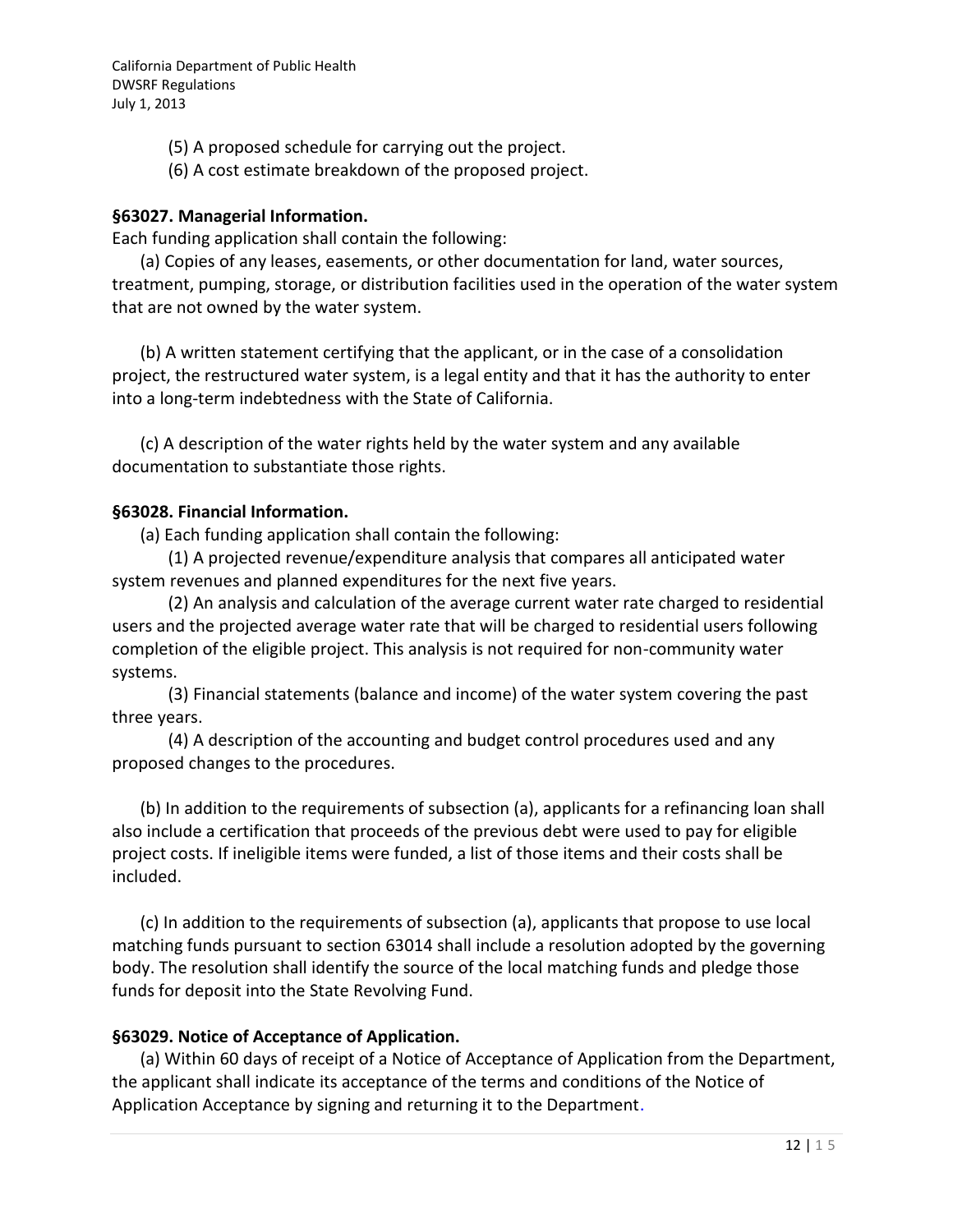(b) If the proposed project is a consolidation project for which the restructured water system(s) is/are not one of the applicants, within 60 days of receipt of a Notice of Acceptance of Application from the Department, the applicant(s) and the restructured water system(s) shall indicate their acceptance of the terms and conditions of the Notice of Application Acceptance by signing and returning it to the Department.

### **§63030. Project By-Passing.**

(a) A project on the Project Priority List shall be by-passed for funding consideration for the current fiscal year if any of the following apply:

(1) The water system indicated that it did not desire to receive funding for a particular project in the current fiscal year.

(2) A water system fails to sign a statement of intent to submit an application and return it to the Department by the date identified in the letter as specified in Section 63025(b).

(3) A water system, receiving an invitation from the Department to submit a funding application, informs the Department that it does not wish to submit an application at this time.

(4) A funding application is rejected by the Department for failure on the part of the applicant to comply with the requirements of this chapter.

(5) An applicant fails to sign and return the Notice of Acceptance of Application within 60 days of receipt of the Notice of Acceptance of Application.

(6) The Department withdraws a previously issued Notice of Acceptance of Application for failure on the part of the applicant to comply with the terms and conditions as stated in the Notice of Acceptance of Application.

(7) A water system received an invitation (statement of intent) from the Department pursuant to Section 63025, and for two consecutive years failed to return the statement of intent by the deadline.

(8) The applicant has reached the \$3,000,000 loan maximum set forth in subsection 63015(c) for a SWP loan, or the \$30,000,000 funding maximum set forth in subsection 63012(b) for a construction funding or refinancing loan.

(b) Any project that is by-passed for any reason shall remain on the Project Priority List and be eligible for future funding consideration.

# **Article 5. Information to Be Submitted Prior to Execution of the Funding Agreement**

# **§63040. Technical and Financial Information.**

(a) All applicants for construction funding, SWP loans, or refinancing loans shall comply with all applicable environmental review and procedural requirements of CEQA and NEPA prior to execution of the funding agreement.

(b) Prior to execution of a funding agreement that includes a loan, each funding recipient shall submit the following: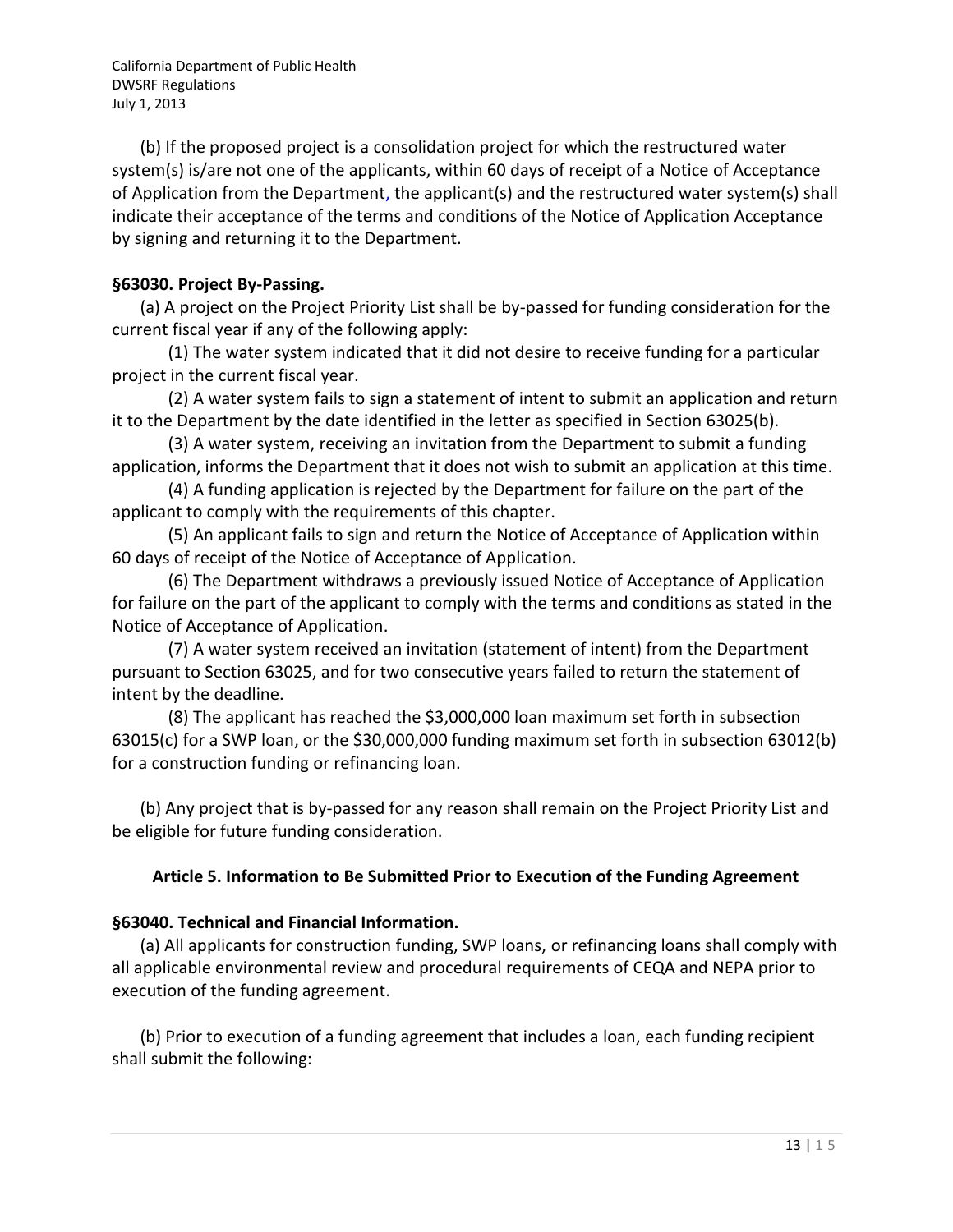(1) A resolution or ordinance adopted by the governing body dedicating the source of repayment of the loan.

(2) A completed fiscal services agreement for loan repayment funds.

### **Article 6. Design and Construction**

### **§63050. Plans and Specifications.**

Applicants for construction funding or SWP loans involving construction shall submit final design plans and project specifications to the Department in accordance with the schedule set forth in the Notice of Acceptance of Application.

### **§63051. Federal Cross-Cutting Requirements.**

(a) The criteria for projects subject to federal cross-cutting authorities shall be those established in the most recent Intended Use Plan adopted prior to the date the water system is invited to submit an application for funding the project.

(b) Each SWP project shall comply with federal cross-cutting authorities.

# **§63052. Construction.**

(a) Construction contracts awarded by the applicant for any project involving the use of grant funds from the State Revolving Fund shall be based on competitive construction bids.

(b) An applicant's request for a change in the amount of funding specified in the funding agreement shall be limited to one occasion and shall be based solely on the final accepted construction bid(s) and the procurement of services conducted in accordance with subsection (c).

(c) When contracting for architectural, landscape architectural, professional engineering, environmental, land surveying, and construction project management services for any part of a project for which grant funding is awarded, the applicant shall implement procedures that assure the services are engaged on the basis of demonstrated competence and qualifications for the types of services to be performed, and at reasonable prices. At a minimum, for any individual or firm it proposes contracting with to provide construction project management services for a project, the applicant shall demonstrate to the Department that the individual or firm and its personnel carrying out onsite responsibilities for the project have expertise and experience in construction project design review and evaluation, construction mobilization and supervision, bid evaluation, project scheduling, cost-benefit analysis, claims review and negotiation, and general management and administration of a construction project.